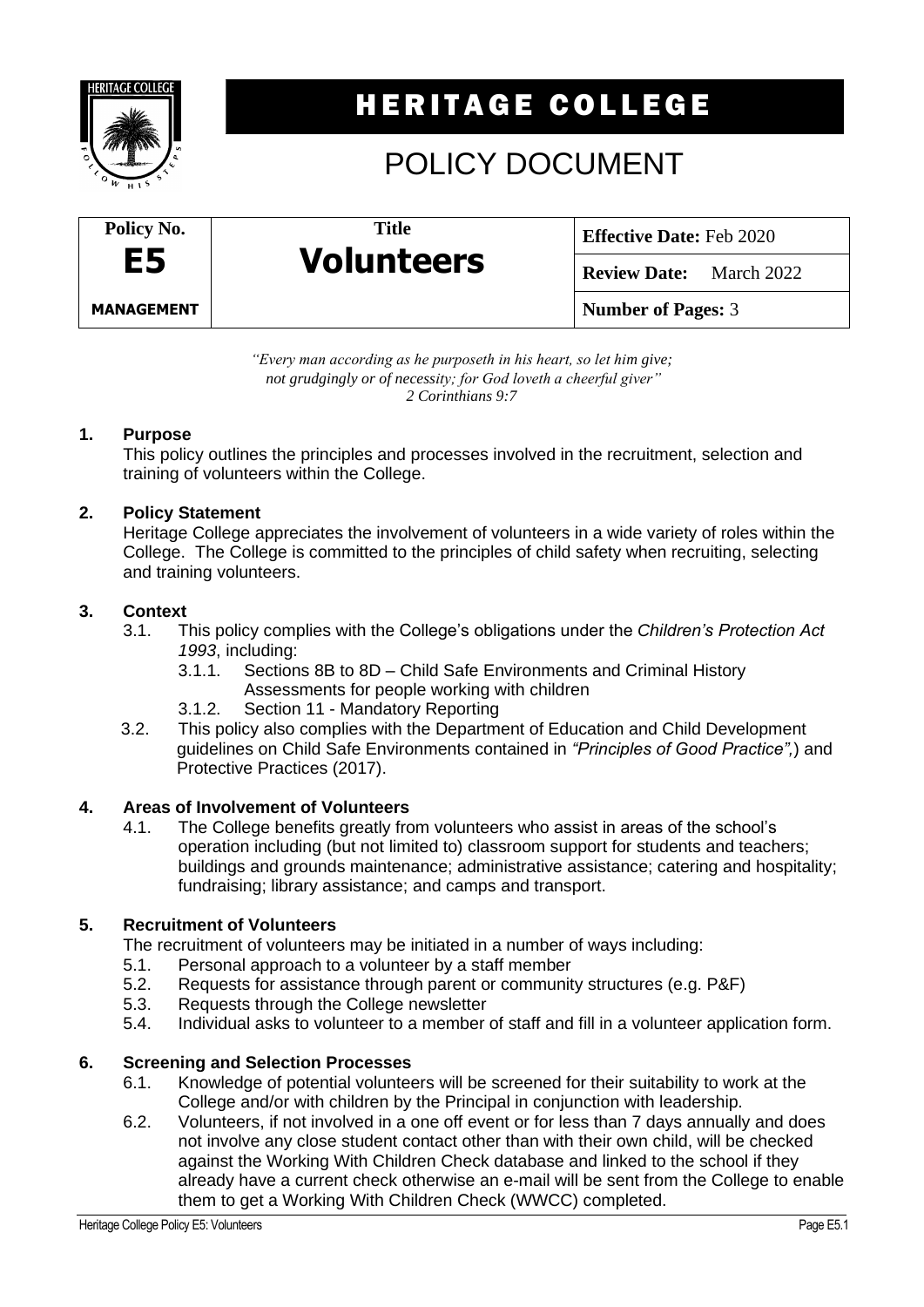6.3. Once the Volunteer WWCC is processed the next stage with training and induction can be conducted.

#### **7. Training and Induction**

- 7.1. Volunteers must participate in house training that is made available every term to be involved in activities outside of the classroom.
- 7.2. Volunteers have to fill in a declaration and agreement form that is signed off by the Principal.
- 7.3. Volunteers then have an induction of what is required with the relevant member of staff that they are helping.

#### **8. Management of Volunteers**

- 8.1. The appointment and management of volunteers will be the responsibility of the Principal and may be delegated operationally to the Learning Support Leader or other delegate.
- 8.2. The Principal reserves the right to refuse offers of volunteering or to terminate the involvement of a volunteer at their discretion.

#### **9. Legal Responsibilities**

- 9.1. The *Volunteers Protection Act 2001* provides some protection for volunteers working within the College. The Act effectively transfers liability from an individual to the College and limits the ability for proceedings to be brought against the individual as long as the act or omission was made in good faith and without recklessness in carrying out the voluntary work for the College.
- 9.2. Protection of immunity from personal civil liability under the Act does not extend to:
	- 9.2.1. A liability that falls within the ambit of a scheme of Compulsory third-party motor vehicle insurance or a liability for defamation
	- 9.2.2. Work significantly impaired by a recreational drug
	- 9.2.3. Acting known or ought to have known they were acting outside the scope of activities authorised by the College
	- 9.2.4. Acting or ought to have known they were acting contrary to instructions given by the College
	- 9.2.5. Reporting Abuse and Neglect
	- 9.2.6. Confidentiality of information
	- 9.2.7. Emergency procedures
	- 9.2.8. Duty of Care responsibilities
	- 9.2.9. Protective Practices

#### **10. Related Policies and Procedures**

- 10.1. Volunteer Application Form
- 10.2. Volunteer Declaration & Agreement Form
- 10.3. Heritage College Handbook (updated annually)
- 10.4. Staff Handbook (updated annually)
- 10.5. Policy F3: Child Protection Policy and Manual
- 10.6. Volunteers Protection Act 2001
- 10.7. Child Protection Handbook

#### Document History

.

- 18/5/05 Reviewed, updated and approved by Council<br>12/5/08 Reviewed, updated and approved by Council
- Reviewed, updated and approved by Council
- 14/2/11 Reviewed, updated and approved by Council
- 30/09/12 Policy No. changed from E7 to E5